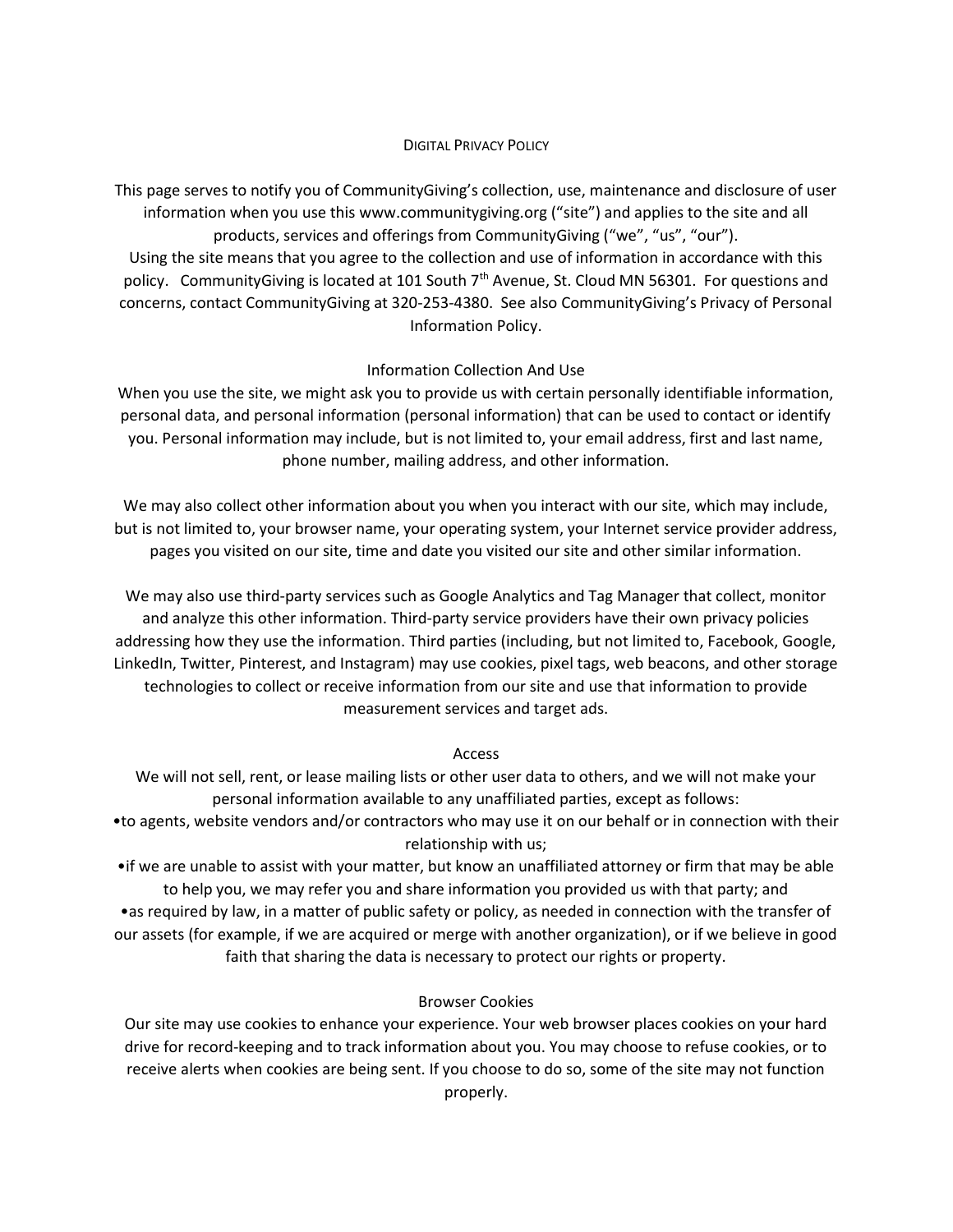Remarketing

We may use remarketing services to promote to you on third-party web sites after you visited or interacted with our site. We and our third-party vendors may use cookies to serve you and/or your contacts advertisements based on your past interactions with our site. These remarketing services may include, but are not limited to:

Google

You may choose to opt out of and customize Google services by visiting their settings page: http://www.google.com/settings/ads. You may find information about Google's Privacy Policy here: http://www.google.com/intl/en/policies/privacy/

Facebook and Instagram

You may choose to opt out of Facebook's personalized ads here: https://www.facebook.com/about/ads/#568137493302217. Facebook's Privacy Policy is found here: https://www.facebook.com/about/privacy/. Instagram's Privacy Policy is found here: https://help.instagram.com/155833707900388

**Twitter** 

You may choose to opt out of Twitter's personalized ads here: https://help.twitter.com/en/safety-andsecurity/privacy-controls-for-tailored-ads. Twitter's Privacy Policy is located here: https://twitter.com/en/privacy

LinkedIn

You may choose to opt out of LinkedIn's personalized ads here: https://www.linkedin.com/help/linkedin/answer/62931/manage-advertising-preferences?lang=en. LinkedIn's Privacy Policy is found here: https://www.linkedin.com/legal/privacy-policy?trk=hb\_ft\_priv

Pinterest

You may opt out of Pinterest's personalized ads here: https://help.pinterest.com/en/articles/opt-outpicked-you-pins#Web. Pinterest's privacy policy is here: https://policy.pinterest.com/en/privacy-policy.

You may also opt out from some companies through the Digital Advertising Alliance in the USA http://www.aboutads.info/choices/; the Digital Advertising Alliance of Canada in Canada http://youradchoices.ca/ or the European Interactive Digital Advertising Alliance in Europe http://www.youronlinechoices.eu/. You may also update settings on your mobile device to limit ad tracking.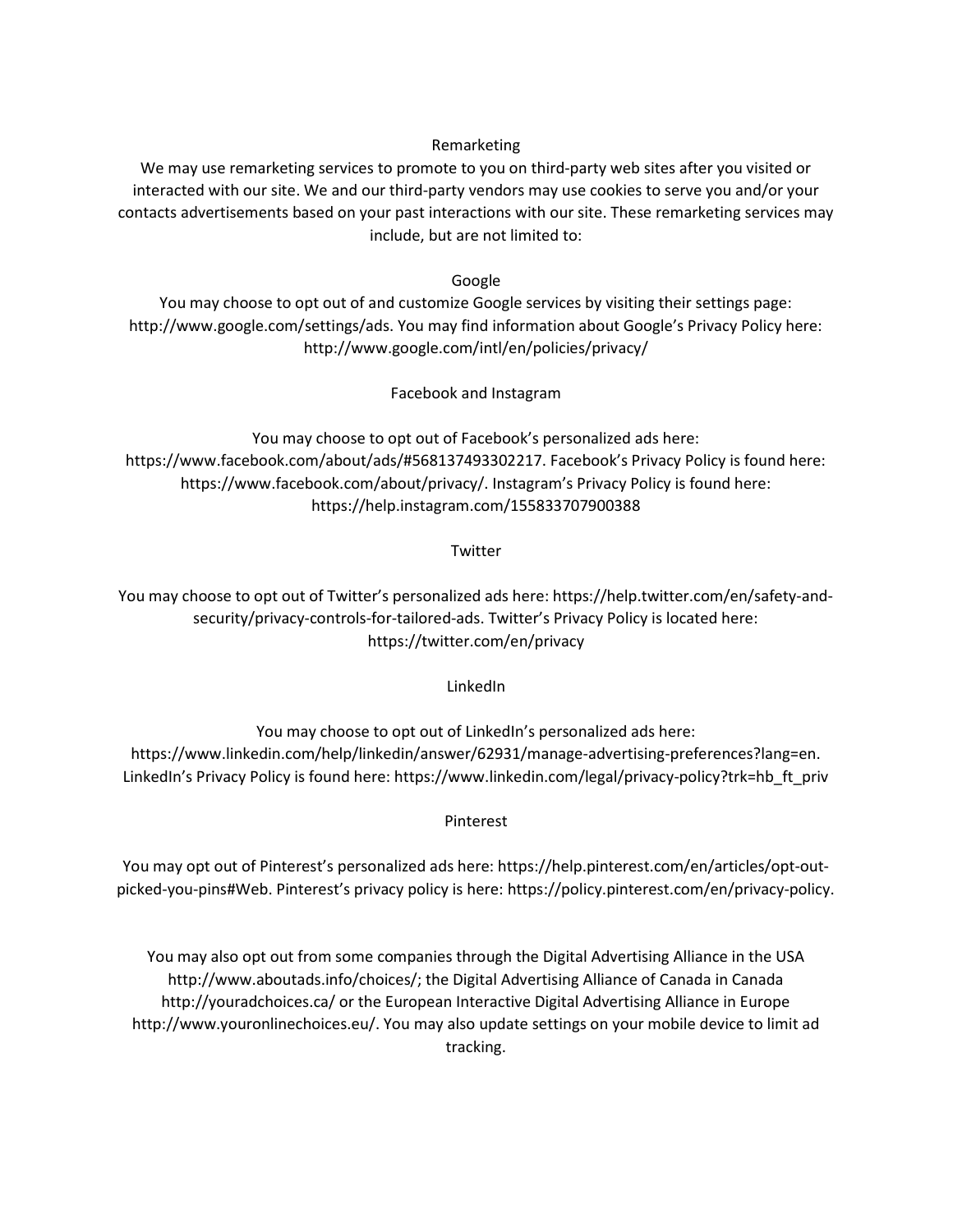## Third-Party Providers

We may work with third-parties to perform site-related services and/or to assist us in analyzing how our site is used. These third-parties will have access to your information only to perform specific work and are obligated not to disclose or use your information for any other purpose.

## Communications

We may use personal information that you supplied to contact you with promotional materials, ads and other information that may be of interest to you. You may opt out of these communications by following the unsubscribe link or contacting us to request help unsubscribing.

## Compliance With Laws

We will disclose your information when required by law or if we believe that disclosure is necessary to comply with the law, reasonable requests of law enforcement or to protect the security of our site.

### **Security**

We implement and maintain reasonable security practices appropriate to the nature of the information we store to protect it from unauthorized access or use.

No method of transmission over the internet and no method of electronic storage is 100% secure and we are unable to guarantee the absolute security of the information we collect from you.

### Governing Laws

The Laws of Minnesota, COPPA, and applicable Federal law, as well as applicable laws of other countries.

Consent You consent to this Privacy Policy through your usage of the site.

## Links To Other Sites

Our site contains links to other sites that are not owned or operated by us. If you click on a third-party link, you will be directed to that third party's site and are then subject to that site's privacy policy. We assume no responsibility for any third-party sites or services.

## Children's Privacy

Our site does not address anyone under the age of 13. We do not knowingly collect personally identifiable information from children under 13. If you are a parent or guardian and you believe that your child has provided us with Personal Information, please contact us. If we are aware that we have collected Personal Information from a child under age 13 without parental consent, we will take steps to remove that information from our storage.

Changes

This Privacy Policy is effective as of July 19, 2018 and is ongoing. Any changes in policy provisions in the future will be in effect immediately after being posted on this site.